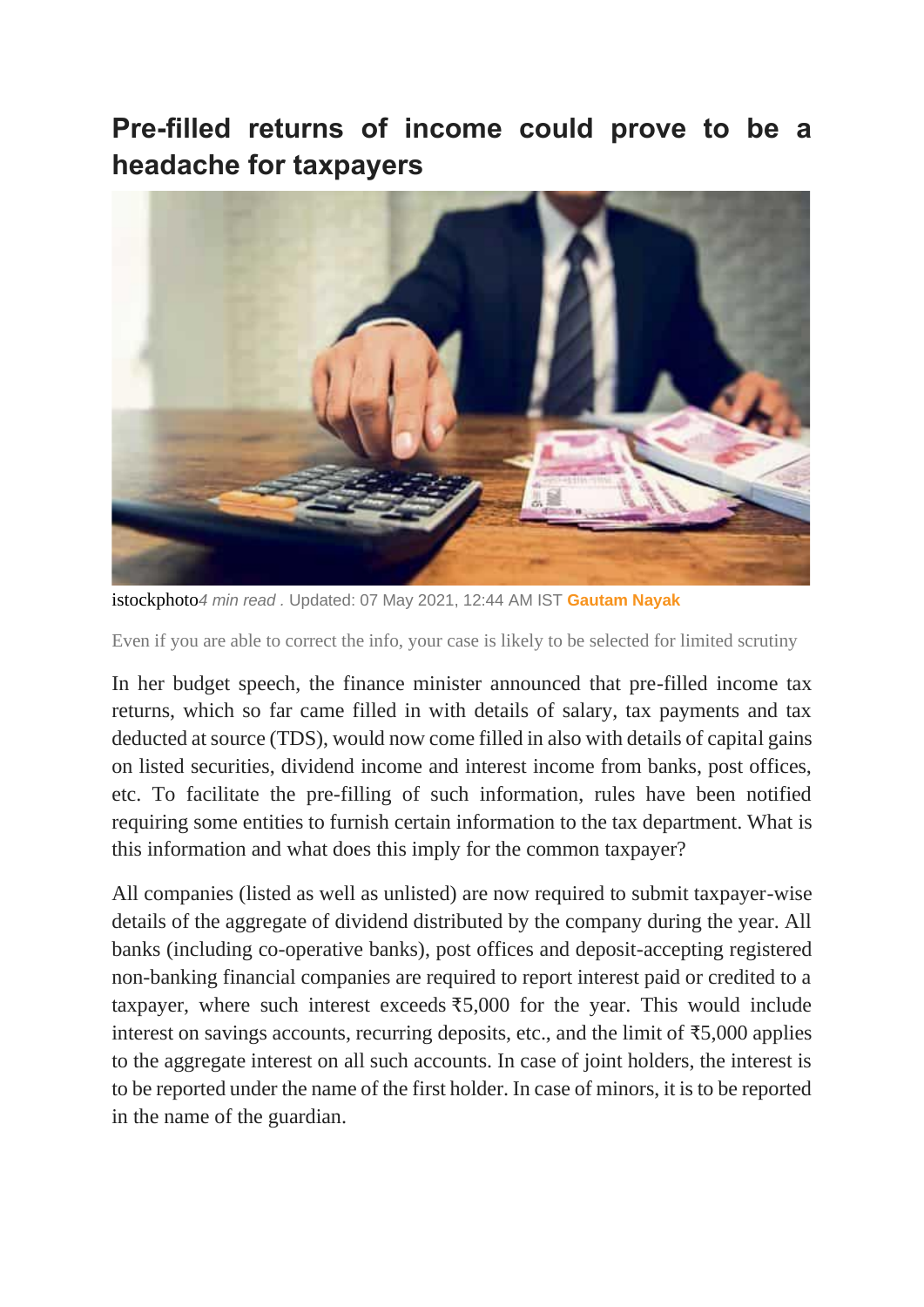Depositories have to furnish details of capital gains on listed securities, taking capital gains on a FIFO (first-in, first-out) basis, taking cost of IPO or off-market transactions at zero, and cost and sale price for on-market transactions at day-end rates. Registrars and share transfer agents are required to report details of capital gains on mutual funds. All these are required to be reported by 31 May. This implies that till mid-June, your pre-filled returns would not be available on the tax department's website, and you may not be able to file your tax return. This information will also be reflected in Form 26AS in your e-filing account.

These entities are also required to provide you with a copy of the information filed with the tax department. What happens if there is a mistake in the information? In case of capital gains on listed securities, you are permitted to correct the purchase or sale rates while filing your tax returns. Does this mean that other mistakes cannot be rectified while filing your returns? While this is not clear, you definitely have to ask the concerned entity to rectify it. You may, therefore, have to deal with multiple entities.

This is definitely going to be a problem for many taxpayers, given the past experience in trying to get mistakes in TDS returns rectified by such entities, unless there is an efficient mechanism in place to ensure that any mistakes pointed out by the taxpayer are promptly rectified. If you cannot get the mistakes rectified before the due date, there is no provision for extension of the due date for filing your tax returns on account of such delays caused by no fault of yours. Therefore, it is essential that taxpayers should be able to correct their pre-filled tax returns. How can you otherwise hold taxpayers at fault for giving incorrect information, unless the pre-filled information is also correct?

The mistakes may not only be at the information providers' end, but also at the tax department's end. A client who had filed her tax return in February was shocked to receive an email in the last week of March stating that the bank interest info submitted by her was incorrect. When comparing the two, it was noticed that the tax department had taken the same bank interest twice. On checking with the tax head of the bank as to how such a mistake could occur, he clarified that besides the TDS returns, one fine day all banks received a notice asking them to furnish information of interest exceeding ₹5,000 paid to all depositors. Therefore, they had furnished the same information twice to the tax department; once in the TDS returns, and once in response to this notice. Apparently, the tax department added both the two numbers when comparing it with the tax return.